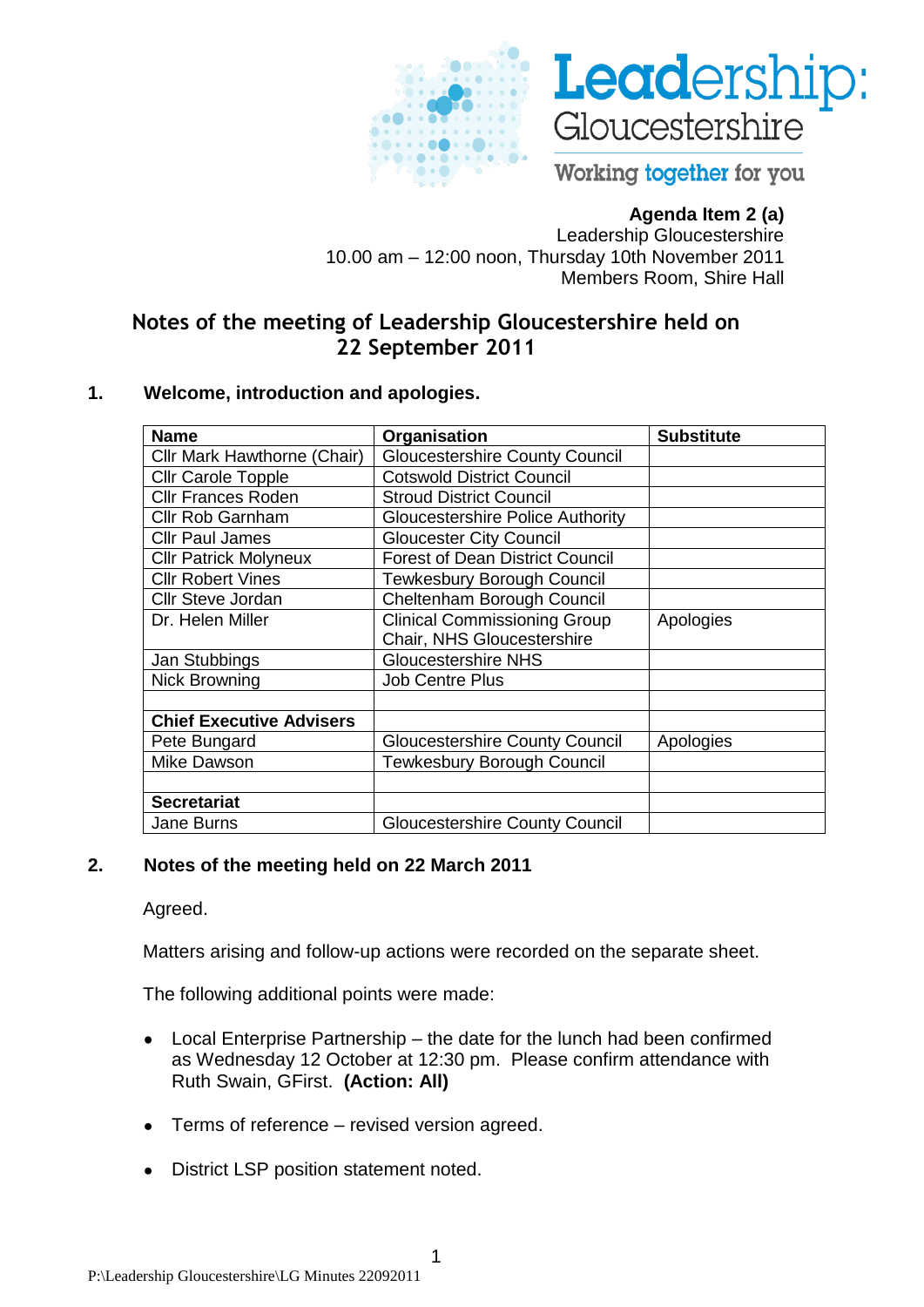- Opportunities for a shared property service will be pursued through the "Shared Services" project.
- $\bullet$ Inspiring Families, Cheltenham – confirmation that the bid had been approved.

### **3. Job Centre Plus**

Nick Browning, District Manager for Job Centre Plus gave a presentation on the context, JCPs role and key service delivery aims and scope for collaboration with key Gloucestershire stakeholders. (See this link for copy of presentation [http://www.gloucestershire.gov.uk/index.cfm?articleid=105462\)](http://www.gloucestershire.gov.uk/index.cfm?articleid=105462).

Nick was responsible for operations in Gloucestershire and West of England.

Following an informative presentation, discussion centred on: opportunities for improved collaboration especially linkages with district LSPs; concerns around the impact on district councils of the new Fraud and Error Strategy; opportunities for closer involvement with Community Budgets particularly families with multiple problems; scope to be more involved in work on health and disability.

### **Agreed actions:**

- (1) To confirm that GFirst are aware of JCP+'s revised focus. **(Action JB)**.
- (2) To take forward the connections identified via a further conversation. **(Action JB, MD and Nick Browning).**

### **4. Gloucestershire One Estates – Policy on use of assets**

Steve Jordan introduced his report which set out the background to the management of assets. The Gloucestershire One Estates Task Group was taking forward the day to day work on specific sites and the development of framework contracts. A spreadsheet containing the assets of the organisations represented on Leadership Gloucestershire had been produced. This would continue to facilitate one to one discussions about consolidation.

Separately there had been a meeting with Ernest and Young who had presented possible asset management vehicles for local authorities.

Steve invited the Board to discuss whether there should be a common approach to issues such as: use of assets by community groups or other partners; consistent policies on disposal etc. The Group was informed that a meeting had been arranged for mid October to explore shared property services. Each organisation was asked to come to the meeting ready to confirm its position.

The anticipated outcomes of the meeting are:

- an understanding of each organisation's position and any barriers
- exploration of the potential for a county-wide shared property service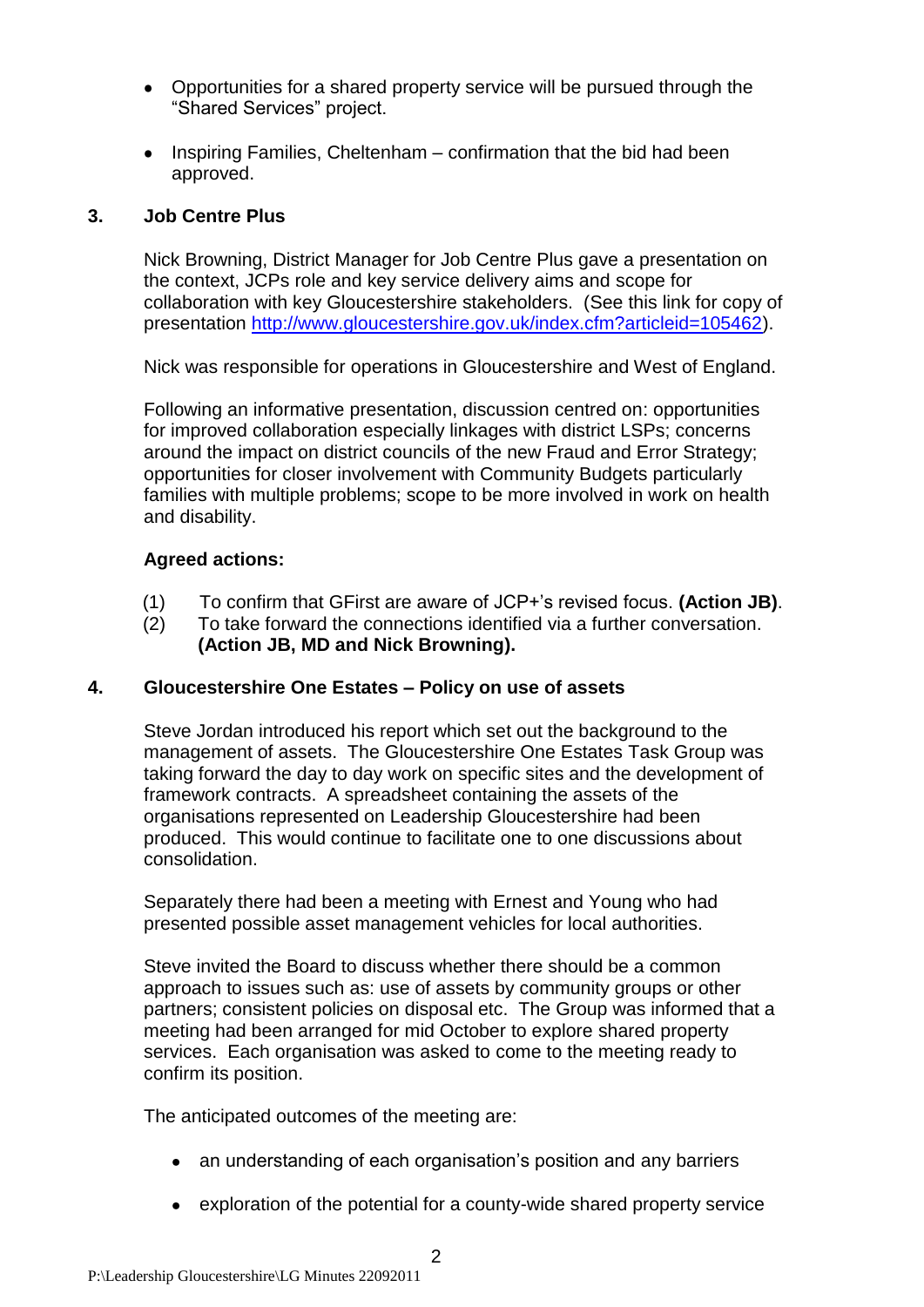Furthermore, the Board asked for a protocol on the disposal of communitybased assets to be taken to the Gloucestershire One Estates Group. (**Action: Andrew McCartney/Neil Corbett)**

### **5. Shared Services**

Mike Dawson introduced this item. The audit of the "current picture of shared services/service collaboration" had been up-dated. Further analysis had been done on the seven shared services, including costs and benefits. The Group had been invited to identify what opportunities and priorities could be taken forward. Mike's view was that some external facilitation may help to establish a way forward.

After a thorough debate, it was agreed that a proposal should be developed to discuss with chief executive/chief officers and that external facilitation could be used. **(Action: MD and JB).**

### **6. Total Place Community Budgets**

- (a) No new bids received.
- (b) Up-date on Community Budgets noted.

### **7. Progress Reports**

### **(a) Engagement Task and Finish Group**

Frances Roden reported that the three engagement champions had had a positive meeting with the VCS. The Task Group was developing a work programme. Further reports will be forwarded as required. **(Action: FR/MD)**.

#### **(b) Health and WellBeing Board**

In Dr. Helen Miller's absence, Jane Burns reported back from the Health and WellBeing Task Group meeting on 13 September. The Task Group agreed it membership, Chair (Mark Hawthorne) and the date of the inaugural meeting.

A district council representative had been requested to joint the Board. Frances Roden nominated Carole Topple; seconded by Patrick Molyneux.

### **Agreed actions**

(i) Cllr. Carole Topple was appointed as the district council representative on the new Health and WellBeing Board. **(Action: Dr. Helen Miller, Jan Stubbings, Pete Bungard)**.

Carole raised a wider issue of the need for effective briefing mechanisms to allow representatives to represent all district councils not just on the Health and WellBeing Board but also the LEP and the